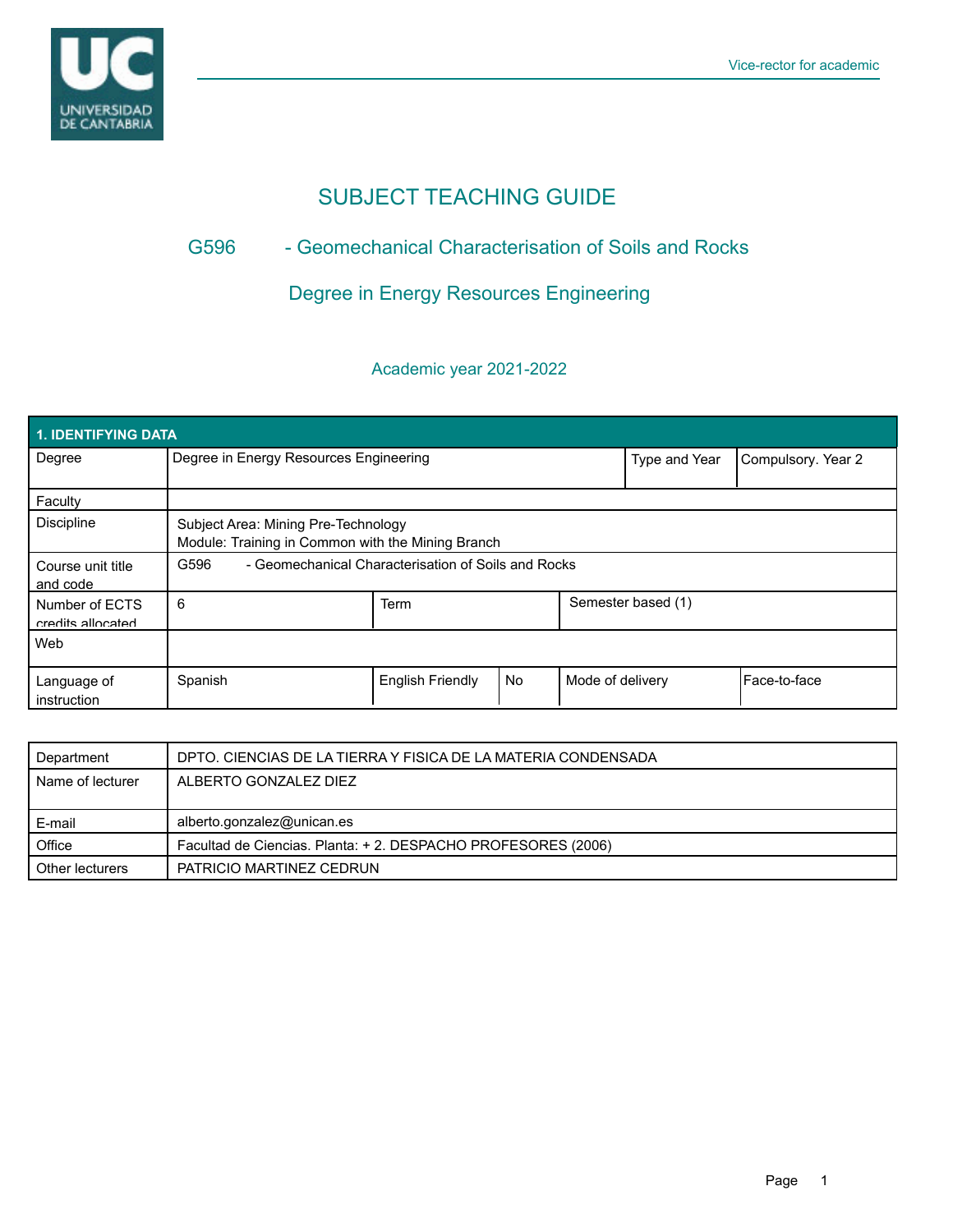

#### **3.1 LEARNING OUTCOMES**

- Students who follow the course, should be in position to distinguish between soil (surface deposits, soil floors, soft geological materials of special features such as expansive clays, saline soils, etc.) and rocks, as well as its most important geomechanical properties.

- Students who follow this course will learn the basic principles of water movement into the soil. They will be able to analyze and evaluate the behavior, the water pressures in materials that contain well as the flow of water on the ground.

- Students who take the course will learn the basic principles of soil mechanics and rock ( effective pressures, stress, strain, strength, dimensional state efforts, three-dimensional) as well as tools for study and analysis (Mohr circles, uniaxial testing and triaxial, shear, etc). They will know programs for the study of the mechanics of rocks and soils.

- Students who follow this course will learn the principles of classification of rock mass. They will also be able to study and analyze the rock masses from the parameters commonly used in their study (discontinuities, fillers, degree of alteration, spacing, etc.), including their graphic representation in diagrams or schematics. They will be in a position to classify rock mass response to RMR indexes, Bieniawski, and to use the tools necessary to develop such classifications as used in the classification programs.

#### **4. OBJECTIVES**

Students who take the course will be able to distinguish soils and rocks and other soft materials special geological features such as expansive clays, saline soils, etc.).

Students who take the course will learn the basic principles of water movement into the soil.

Students who take the course will learn the basic principles of soil mechanics and rock.

Students who take the course will learn the principles of classification of rock mass.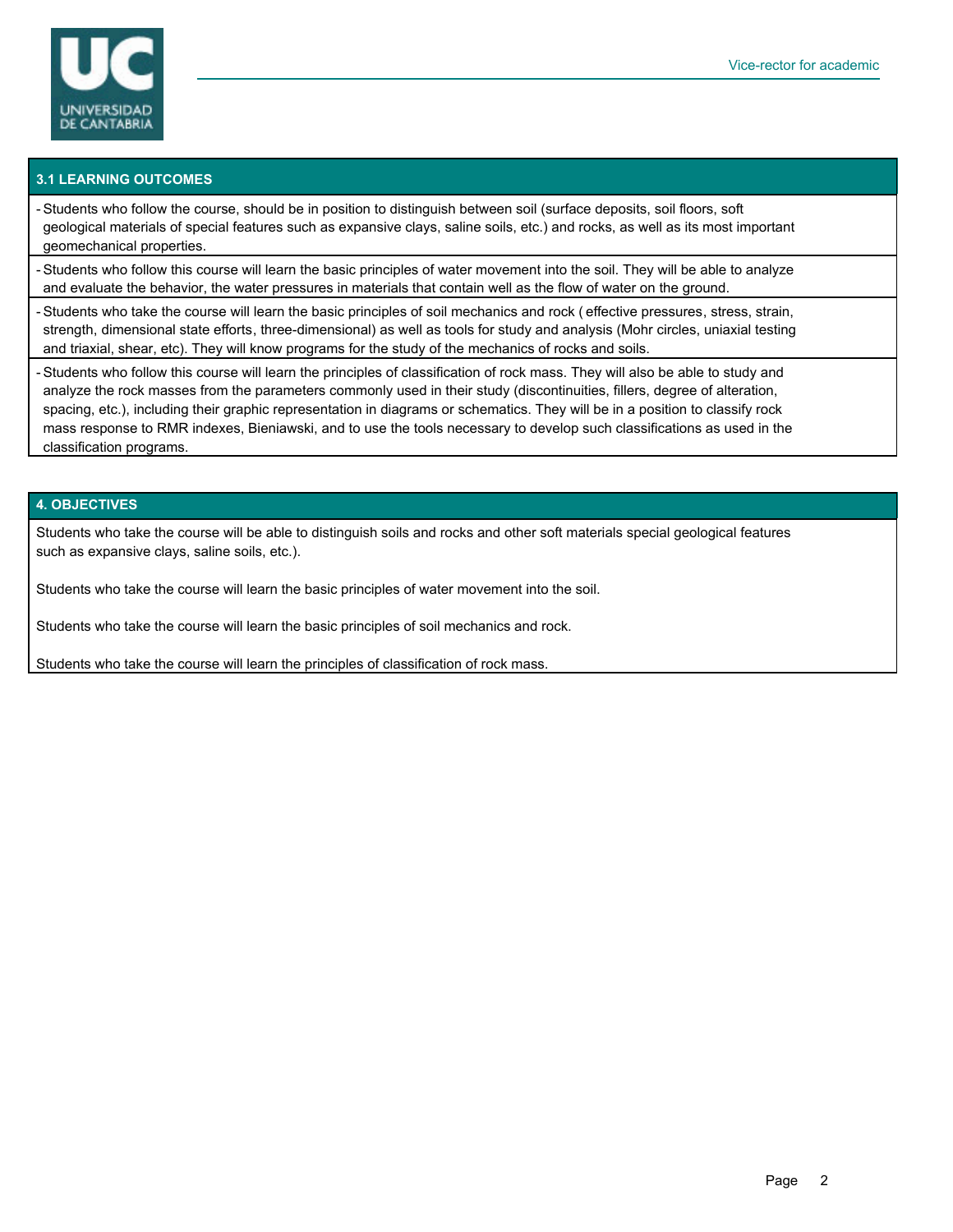

#### **6. COURSE ORGANIZATION**

#### CONTENTS

|  | 11 | SECTION I. ROCKS GEOMECHANICAL CHARACTERISATION                                                                                |
|--|----|--------------------------------------------------------------------------------------------------------------------------------|
|  |    | -Chapter 1. Hard terrestrial materials, main properties and classification. Igneous rocks, sedimentaries and                   |
|  |    | metamorphics. The rock cycle. Physicochemical properties of rocks and classification criteria. Components of the               |
|  |    | rocky massif and its spatial characterization: rocky matrix and discontinuities. The stereographic projection as a tool        |
|  |    | for terrain analysis (Dips 5.1 program). The weathering of rocks the water in the rocky massif. Sequence of alteration of      |
|  |    | rocks. Types of porosity: primary and secondary. Influential factors. Rock identification tests carried out in the field       |
|  |    | and laboratory.                                                                                                                |
|  |    | -Chapter 2. Stresses and strains on rocks. Determining the density of rocks. Confinement pressure. Pore water                  |
|  |    | pressures. Effective pressure on rocks. Variation of the confining pressure with depth. Orogenic differences, horizontal       |
|  |    | and vertical components. Strength of rocks. Stress-strain relationships. Types of ruptures in rocks. The behaviours of         |
|  |    | rocks: elastic, plastic and fragile. Dynamic modules. Failure criteria: Mohr-Coulomb, Hoek and Brown. Rheological              |
|  |    | behaviour. Software for the analysis of the strain - stress in rocks (RocData 4.0).                                            |
|  |    | -Chapter 3. Resistance of the discontinuities. Shear strength at discontinuities. The Patton and Barton criteria and           |
|  |    | Choubey, and Ladanyi modifications. JRC coefficient; the role of filling and filtration in the resistance of discontinuities.  |
|  |    | The use of the esclerometer for measuring resistance at discontinuities. Programs for analysis of stress and strength          |
|  |    | in rocks (RocData 4.0 and RocLab1.0). Laboratory tests.                                                                        |
|  |    | -Chapter 4. Resistance and rupture, stress strain relationships.                                                               |
|  |    | Types of ruptures. Elastic, plastic and fragile behavior on rocks.                                                             |
|  |    | Dynamic modules. Breaking Criteria: Mohr-Coulomb,                                                                              |
|  |    | Criterion of Hoek and Brown. Rheological behavior.                                                                             |
|  |    | Programs for the analysis of efforts and                                                                                       |
|  |    | Resistances in rocks (RocData 4.0). Laboratory tests.                                                                          |
|  |    | Simple compression test. Triaxial test with and without drainage.                                                              |
|  |    | Direct cut test. Frankling essay.                                                                                              |
|  |    | -Chapter 5. Resistance of discontinuities.                                                                                     |
|  |    | Criteria of Patton, Barton and Choubey, Ladanyi. JRC coefficient.                                                              |
|  |    | The role of filler and water in the resistance of discontinuities.                                                             |
|  |    | Use of the sclerometer for the measurement of resistance in discontinuities.                                                   |
|  |    | Programs for the analysis of rock stresses and resistances (RocData 4.0 and                                                    |
|  |    | RocLab1.0).                                                                                                                    |
|  | 12 | SECTION II. ROCKS GEOMECHANICAL CHARACTERIZAION II                                                                             |
|  |    | -Chapter 6. Geomechanical classifications. Description and zoning of the outcrop. Characterization of the rock matrix.         |
|  |    | Description of discontinuities: orientation, spacing, continuity, roughness, strength of walls, opening, filling, filtrations. |
|  |    | Number and types of families of discontinuities, block size and degree of fracturing, alteration. RQD. Point load tests.       |
|  |    | Instruments used in the characterization of the rock mass. Beniawski RMR, Q Barton other classifications. Structural           |
|  |    | representation of rock mass anisotropy by stereographic projection (Dips 5.1 program). Tests useful for the                    |
|  |    | characterization of rock mass.                                                                                                 |
|  |    | -Chapter 7. Strength, effort (stress), deformability and shear strength. Forces and strengths, strengths on a plane,           |
|  |    | strengths in three dimensions. Ellipsoid of efforts. Mohr circle. Mohr-Coulomb criteria, cohesion and internal friction        |
|  |    | angle, failure envelope. Calculate tangential and principal strengths. Direct shear test. Triaxial test with and without       |
|  |    | drainage. Simple compression test. Strength and strain of soils.                                                               |
|  |    |                                                                                                                                |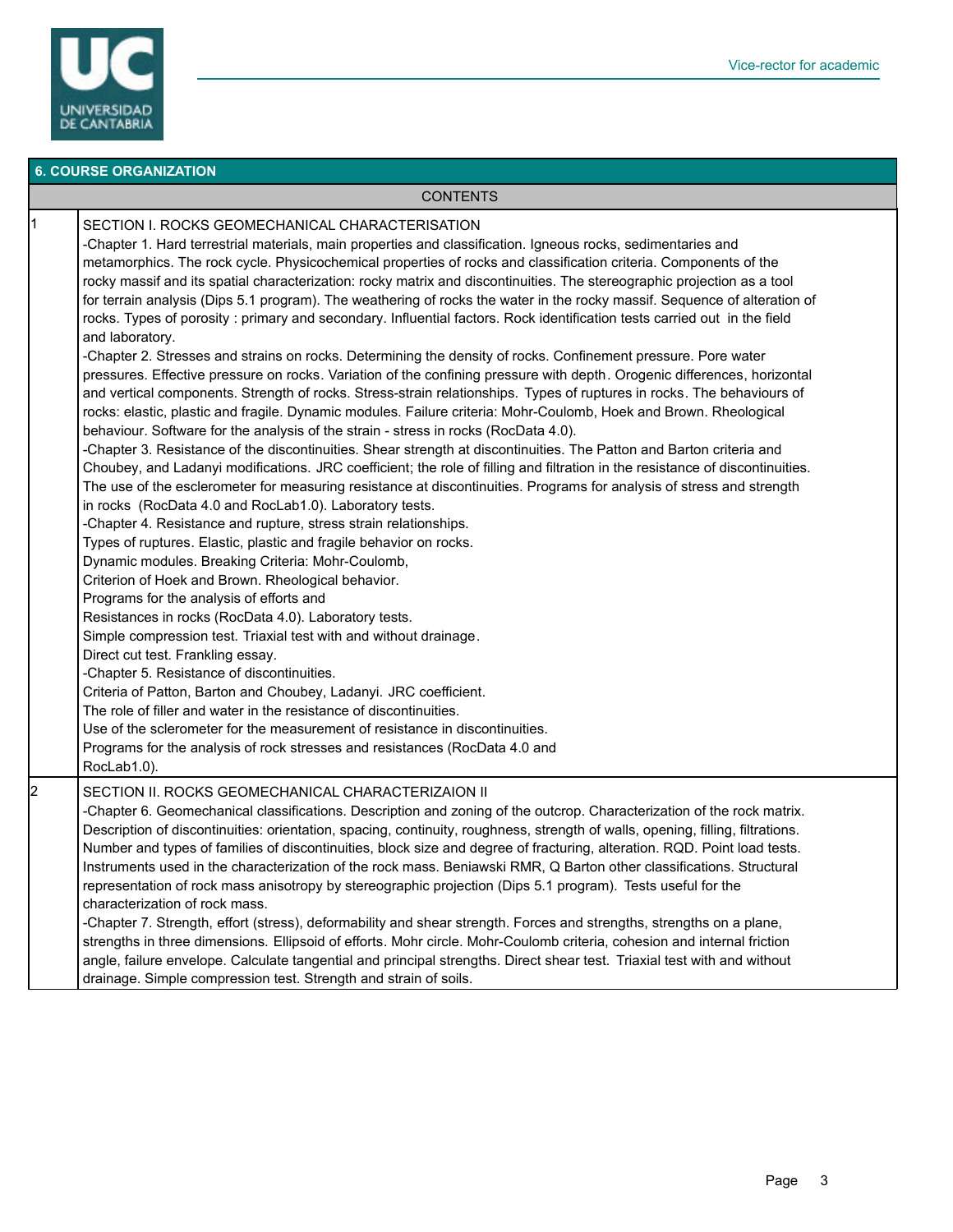

| 3<br>SECTION III. SOIL GEOMECHANICAL CHARACTERISATION<br>-Chapter 8. Soft terrestrial materials, main properties and classification. Origin, description and classification of soils.<br>Surface deposits. Difference between surface deposit, edaphic soil and geotechnical soil. Geotechnics and<br>Geomechanical definition. Clay minerals and their influence on soil. Influence of mineralogy and factory in the<br>geotechnical properties of the sediments. Soil identification tests.<br>-Chapter 9. Relationships between particle size and volume in soils. Porosity, void ratio, relative density, degree of |  |
|-------------------------------------------------------------------------------------------------------------------------------------------------------------------------------------------------------------------------------------------------------------------------------------------------------------------------------------------------------------------------------------------------------------------------------------------------------------------------------------------------------------------------------------------------------------------------------------------------------------------------|--|
|                                                                                                                                                                                                                                                                                                                                                                                                                                                                                                                                                                                                                         |  |
| saturation, moisture content, specific gravity, unit weight of water and soils. Structure and grain sizes: size analysis,<br>particle size distribution curve. Consistency and plasticity. Concept of cohesion. Atterberg limits. Obtaining the liquid<br>limits, plastic and shrinkage of soils. Casagrande test. Geotechnical soil classification. Related tests (density,<br>porosity, water absorption, swelling).                                                                                                                                                                                                  |  |
| -Chapter 10. Water into the ground. State of water in the ground. Physical properties of water. Hydrostatic state.<br>Water table. Capillary water. Permeability, seepage (Filtrations) and flow nets. Total charge. Bernoulli's principle. The<br>standing water. Hydrostatic pressures. The water flow in the ground. Hydraulic gradient. Darcy's law. Steady flow in<br>isotropic medium. Calculation of pore pressures. Permeability and flow in stratified soils.                                                                                                                                                  |  |
| -Chapter 11. Tensions on soils. Phases and soil structures. Saturated soils. The postulate of effective stresses.<br>Filtration and piping forces. Geostatic state. Tensional history, lateral stress, tension parameters and graphical<br>representation. Application of loads on saturated soils. Consolidation. Charge with or without drainage.                                                                                                                                                                                                                                                                     |  |
| Overconsolidated and normally consolidated soils. consolidation test and applications. Calculation of settlements. Soil<br>compaction. Bulb efforts. Pressure in soils. The floor as supporting element of foundations. Compressibility.<br>Densification. Rankine theory. Mohr circle. Mohr-Coulomb criteria, Strength and strain of soils.                                                                                                                                                                                                                                                                            |  |
| 4<br>SECTION IV. APPLICATIONS OF ROCK AND SOIL MECHANICS TO GROUND SURVEYS (GEOTECHNICS OF<br>ROCKY MASSIF AND SOILS)                                                                                                                                                                                                                                                                                                                                                                                                                                                                                                   |  |
| -Chapter 12. Slope stability and mass movements. Slope processes and their conditionant factors. Main types of<br>ruptures. Stability analysis using limit equilibrium and tenso-deformational methods. The use of stereographic<br>methods in the analysis of instability (5.1 Dips Program). Fundamentals of correction and slope stabilization.                                                                                                                                                                                                                                                                      |  |
| Excavability criteria of a slope. Embankments. Geomechanical applications to the design of tunnels classifications.                                                                                                                                                                                                                                                                                                                                                                                                                                                                                                     |  |
| -Chapter 13. Foundations and types. Directs: calculation of the sinking pressure. Load capacity with or without<br>drainage. Admissible pressures and Settlement analysis. Deep foundations. Piles analysis: driving, load, etc.,                                                                                                                                                                                                                                                                                                                                                                                       |  |
| Negative friction. Foundations in complex geotechnical conditions and soft geological materials: swelling clays,<br>dispersive soils, collapsible soils, liquefaction of soil. Densification techniques. Drainages. Tunnels.                                                                                                                                                                                                                                                                                                                                                                                            |  |